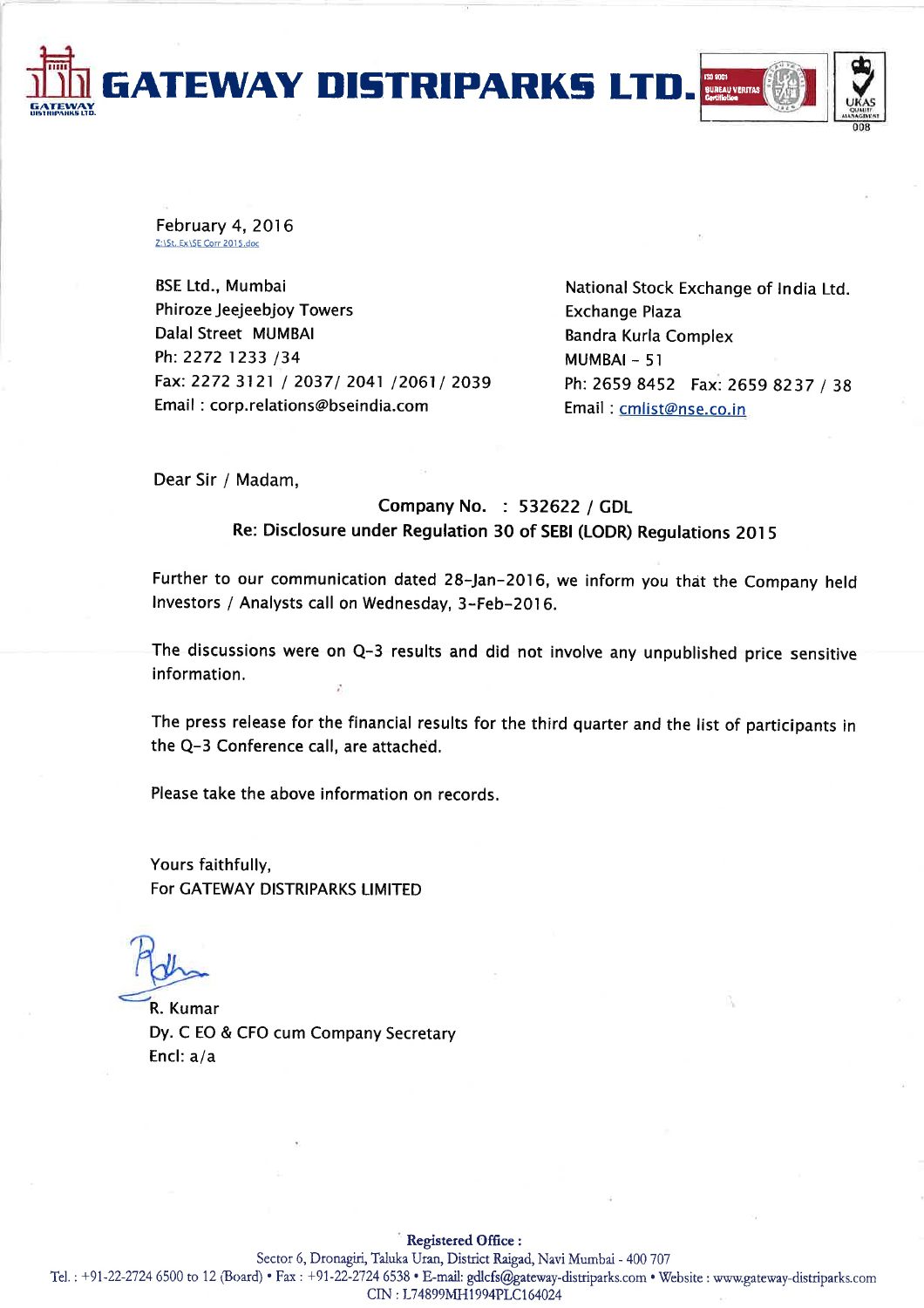

## Press Release - New Delhi : 3 February 2016

## Gateway Distriparks Limited (GDL) Q-3 Results - Chennai Rains Affect Profit

GDL Group's consolidated net profit in Q-3 has slightly increased from the previous quarter. Although CFS results were down due to a combination of macro level factors and unprecedented rains at Chennai, on a consolidated level this has been partly offset due to improved performance by the Rail division.

Interim Dividend of Rs 4 per share: GDL board declared an interim dividend for FY2015-16 of 40% (Rs. 4 per share) amounting to Rs 43.5 Cr. + applicable taxes.

Mr. Prem Kishan Gupta, Chairman & Managing Director, commented:

"The CFS business has been adversely affected by current macro situation wherein overall port volumes have gone down, especially on the Exports side. Unprecedented rains at Chennai had disrupted operations at Chennai Port which further affected our volumes. However normal operations have now resumed at the port, and our  $2^{nd}$  CFS at Chennai has also resumed operations in January 2016. At Krishnapatnam, construction has already commenced and we plan to start operations within the year. We are also actively looking to expand further in new locations where we see potential of container volume growth.

On the Rail front, volumes had increased as compared to Q2 and profitability was maintained due to double stack operations. Construction has commenced at Viramgam which is expected to be operational as a second hub for our double stack operations in August. The Company hopes to gain substantial double stack benefits through their existing network after completion of Viramgam, even before the Dedicated Freight Corridor (DFC) becomes operational. The financial results of the Rail business reflect full tax provisioning.

Snowman is currently consolidating its position as the market leader in the temperature controlled or cold chain industry, by changing the product mix to increase the share of high value products which are time and temperature sensitive, as well as changing the model of the transportation division from lease to owned vehicles with the intention of bringing value to the its core business of cold storage.

With new facilities under construction, the GDL group will continue as the market leader in the industry and expand its network with good quality assets and we are confident the volumes will come in as the macro level situation improves."

CIN: L74899MH1994PLC164024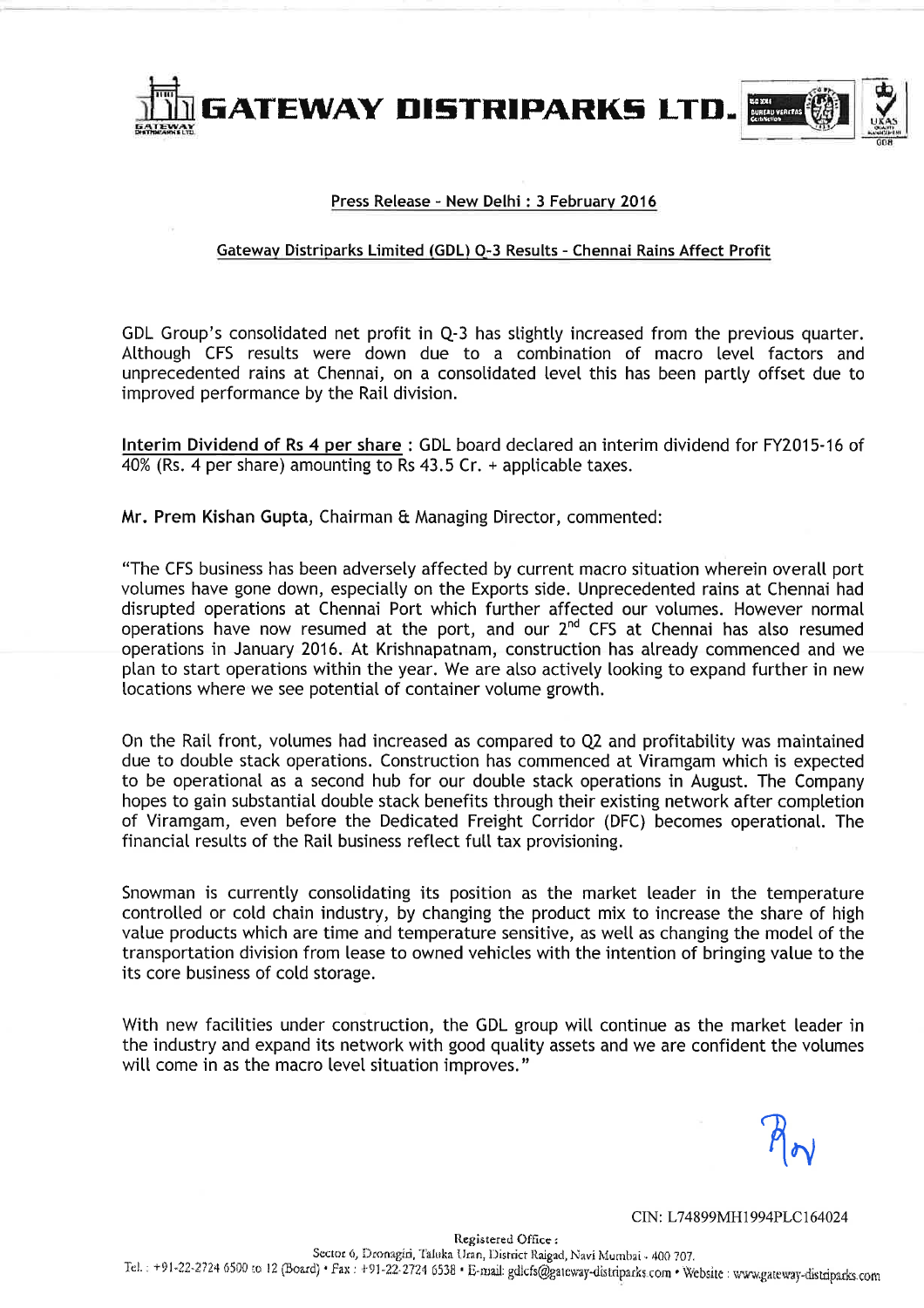

The detailed financial performance of the group is as follows:

Consolidated Results (Q-3): Profit After Tax (PAT) after minority interest was Rs 30.9 Cr., up from Rs 30.6 Cr. in Q-2.

Balance sheet continued to remain robust. Cash and equivalents at the end of the quarter were at Rs 217 Cr as compared to Rs 155 Cr. at the beginning of the financial year. The net worth of the group increased to Rs 1.303 Cr. from Rs 1.219 Cr.

## Segment-wise Performance (Q-3)

CFS: Throughput was down 9.4% (Q-o-Q) to 86,604 TEUs. EBITDA was down 15% to Rs 24.6 Cr. PBT went down 19% to Rs 17.4 Cr., while PAT (Before minority interest) was down 15 % (Q-o-Q) to Rs 12.8 Cr.

Rail: Throughput went up 9.7% to 51,140 TEUs. EBITDA was up 4.5% to Rs 38.2 Cr. PBT increased by 9.8% to Rs 24.4 Cr while PAT (Before minority interest) was up by 12.5% (Q-o-Q) to Rs 16.4 Cr.

Cold Chain: EBITDA went up 3% (Q-o-Q) to Rs 11.4 Cr. PBT went down from Rs 2.2 Cr. to Rs 2.1 Cr., while PAT went up from Rs 2.9 Cr. to Rs 4.5 Cr.

CIN: L74899MH1994PLC164024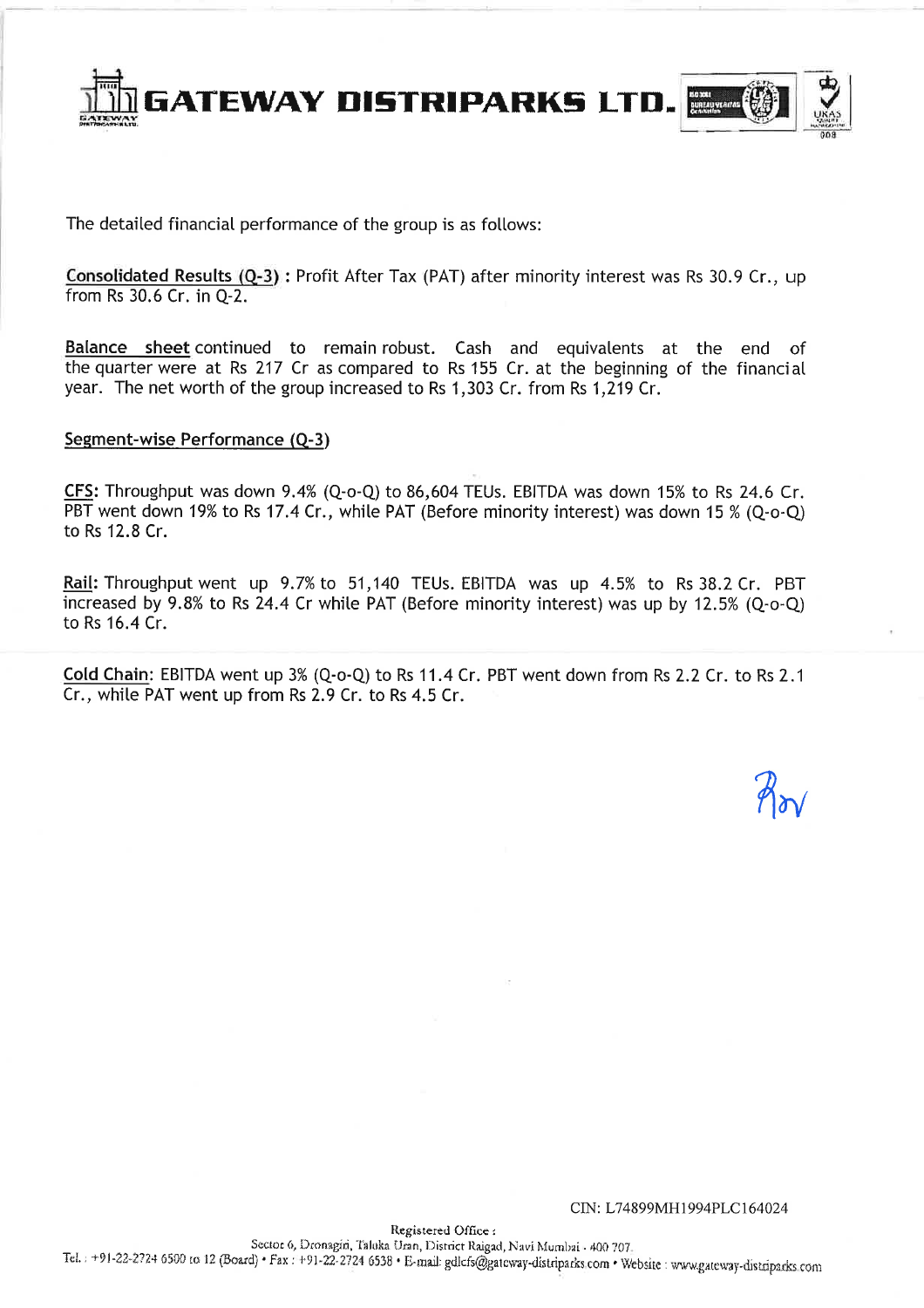| <b>Gateway Distriparks Ltd</b> |                                               |                         |  |  |
|--------------------------------|-----------------------------------------------|-------------------------|--|--|
|                                | <b>Q3FY16 Earnings Call Participants List</b> |                         |  |  |
| Sr. No.                        | Company                                       | <b>Name</b>             |  |  |
| 1                              | <b>Allard Partners</b>                        | Prerna Lotlikar         |  |  |
| 2                              | Amanansa                                      | <b>Anshul Dosi</b>      |  |  |
| 3                              | <b>Ambit Capital</b>                          | Gaurav Mehta            |  |  |
| 4                              | Ambit Capital                                 | Utsav Mehta             |  |  |
| 5                              | <b>Anand Rathi</b>                            | Narendra Solanki        |  |  |
| 6                              | Anand Rathi                                   | <b>Prathik Parekh</b>   |  |  |
| $\overline{7}$                 | Antique Stock Broking                         | Nishant Shah            |  |  |
| 8                              | <b>Antique Stock Broking</b>                  | Prateek Kumar           |  |  |
| 9                              | Anvil Research                                | Urmil Shah              |  |  |
| 10                             | <b>Arihant Securities</b>                     | Sharad K                |  |  |
| 11                             | Asteya Global                                 | Darshan Jain            |  |  |
| 12                             | <b>Astute Solutions</b>                       | Naushad Chaudhary       |  |  |
| 13                             | Axis Asset Management                         | Pankaj Murarka          |  |  |
| 14                             | Axis Bank                                     | Chetan Kapoor           |  |  |
| 15                             | Axis Capital                                  | <b>Ankur Pariwal</b>    |  |  |
| 16                             | <b>Axis Securities</b>                        | Pankaj Bobade           |  |  |
| 17                             | <b>B&amp;K Securities</b>                     | <b>Bhavin Gandhi</b>    |  |  |
| 18                             | <b>B&amp;K Securities</b>                     | Jinit Mehta             |  |  |
| 19                             | Bajaj Alliance                                | Gaurav Sanghvi          |  |  |
| 20                             | <b>Barings</b>                                | Manoj Shroff            |  |  |
| 21                             | <b>Birla Sunlife MF</b>                       | Sahil Doshi             |  |  |
| 22                             | <b>Birla Sunlife MF</b>                       | Vineet Maloo            |  |  |
| 23                             | Bloomberg                                     | Nancy Smith             |  |  |
| 24                             | Bloomberg                                     | Shiv Kumar              |  |  |
| 25                             | <b>BNP Paribas</b>                            | Shreyas S               |  |  |
| 26                             | <b>BOI AXA</b>                                | Vaun Agarwal            |  |  |
| 27                             | Canara Robeco                                 | Yogesh Patil            |  |  |
| 28                             | Capital 72 Advisors                           | Nysar Shah              |  |  |
| 29                             | Capital 72 Advisors                           | <b>Shrenik Shah</b>     |  |  |
| 30                             | Capital Markets                               | Rushit Parekh           |  |  |
| 31                             | Centrum Broking                               | Renani Chadi            |  |  |
| 32                             | Citi Group                                    | Maulik Doshi            |  |  |
| 33                             | Cogencis                                      | Ashwin Kumar            |  |  |
| 34                             | Cogensis                                      | Namrata More            |  |  |
| 35                             | Comgest                                       | Gagan Thareja           |  |  |
| 36                             | Crisil                                        | <b>Elizabeth Master</b> |  |  |
| 37                             | Crisil                                        | Geet Mehta              |  |  |
| 38                             | <b>Destimoney Securities</b>                  | Rajeev Bharti           |  |  |
| 39                             | Deutsche Bank                                 | Chockalingam Narayanan  |  |  |
| 40                             | <b>Dimensional Securities</b>                 | Harsh Shah              |  |  |
| 41                             | Dolat Capital                                 | Jignesh Makwana         |  |  |
| 42                             | Dolat Capital                                 | Amit Khurana            |  |  |
| 43                             | East Bridge                                   | Avnish Verman           |  |  |
| 44                             | Edelweiss                                     | Nihal Jham              |  |  |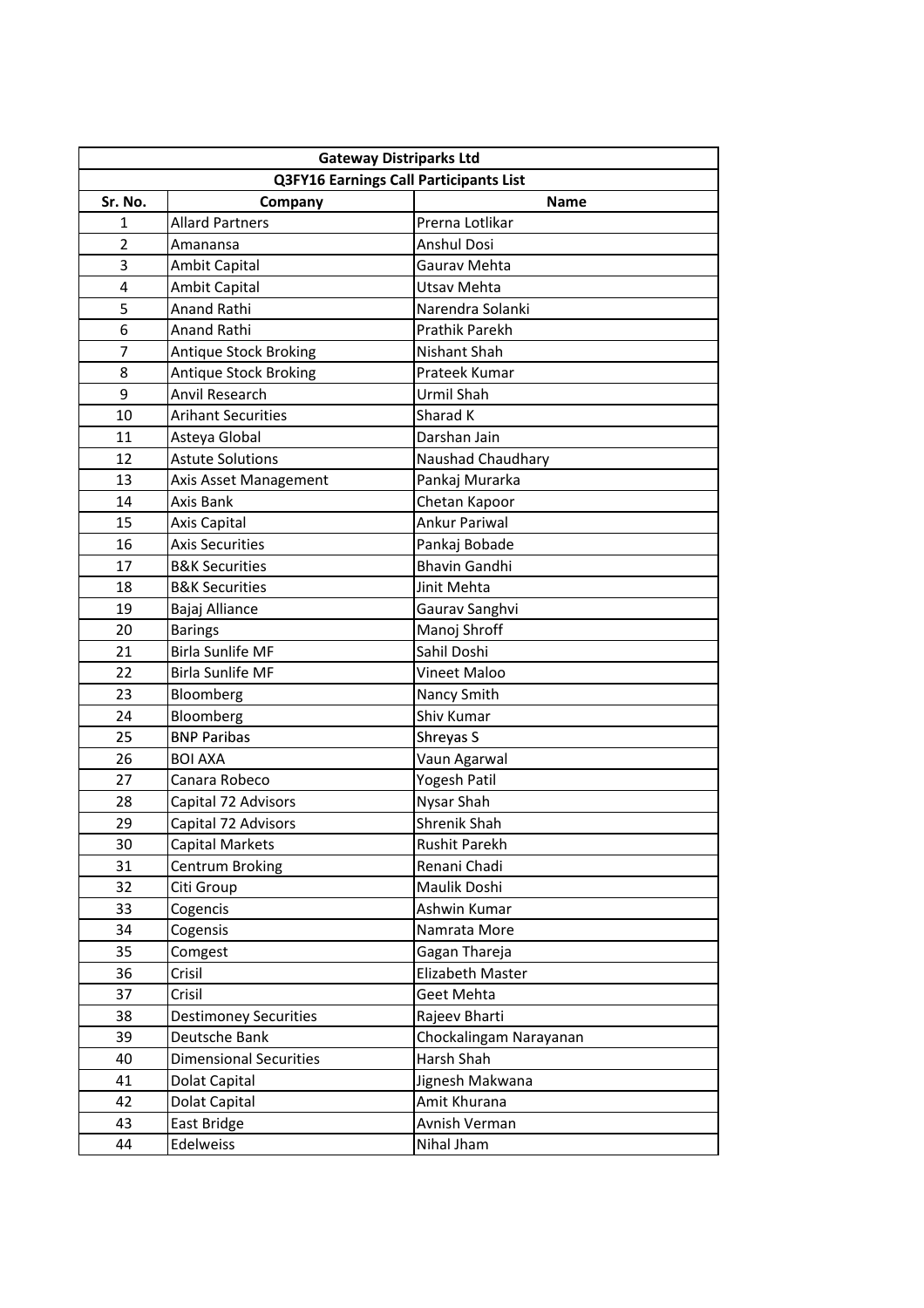| 45 | Edelweiss                          | Suchi Srivatav         |
|----|------------------------------------|------------------------|
| 46 | Elara Capital                      | Ashish Kejriwal        |
| 47 | <b>Elysium Investment Advisors</b> | <b>Hemant Sriraman</b> |
| 48 | Enam AMC                           | Pavas Pethia           |
| 49 | <b>Equity Master</b>               | Sarvajeet Bodas        |
| 50 | <b>Faering Cap</b>                 | Mayuresh Kini          |
| 51 | <b>FRR Shares</b>                  | Janavi Dave            |
| 52 | Future Generali                    | Chinmay Gandre         |
| 53 | Gee Cee Securities                 | <b>Govind Lal</b>      |
| 54 | <b>GICA</b>                        | Harita Rao             |
| 55 | <b>GMO Emerging Markets</b>        | Saurabh Arya           |
| 56 | Goldman Sachs                      | <b>Giresh Pathak</b>   |
| 57 | Goldman Sachs                      | Pulkit P               |
| 58 | <b>HDFC MF</b>                     | Rakesh Vyas            |
| 59 | <b>HDFC Securities</b>             | Dipen Sheth            |
| 60 | <b>High Pump Securities</b>        | Ustav Agarwal          |
| 61 | <b>ICICI Lombard</b>               | P Shiva                |
| 62 | <b>ICICI Mutual Fund</b>           | Akash Kumar            |
| 63 | <b>ICICI Securities</b>            | <b>Bharti Muchhal</b>  |
| 64 | <b>ICICI Securities</b>            | Ankit P                |
| 65 | <b>ICICI Securities</b>            | Anurag Vyas            |
| 66 | <b>ICICI Securities</b>            | Shekhar Asnani         |
| 67 | <b>IDFC Securities</b>             | <b>Bhoomika Nair</b>   |
| 68 | <b>IFC</b>                         | Harsh Jindal           |
| 69 | <b>IIFL</b>                        | Devesh Agarwal         |
| 70 | <b>IIFL</b>                        | Lokesh Kashikar        |
| 71 | IL&FS                              | Jaspreet Singh         |
| 72 | <b>Indiabulls MF</b>               | Rajiv Desai            |
| 73 | Investec                           | Aditya Bhartiya        |
| 74 | J M Financial                      | Dharmendra Dave        |
| 75 | <b>Jefferies</b>                   | Ankit Fitkariwala      |
| 76 | <b>Jefferies</b>                   | Tanvi Dixit            |
| 77 | <b>JM Financial</b>                | Achal Lohade           |
| 78 | Karma Capital                      | Alok Ravat             |
| 79 | Karma Capital                      | <b>Kuntal Goel</b>     |
| 80 | Kotak MF                           | Mandar Powar           |
| 81 | Kotak Securities                   | Aditya Mongya          |
| 82 | Kotak Securities                   | Amit Agarwal           |
| 83 | <b>KR Choksey</b>                  | Kishan Choksey         |
| 84 | <b>KSA Shares and Securities</b>   | Apara Mehta            |
| 85 | Mirae Asset Management             | Nilesh Kurana          |
| 86 | Mirae Asset Management             | <b>Bharti Sawant</b>   |
| 87 | Mizuho Bank                        | Sayyam Shah            |
| 88 | Morgan Stanley                     | Amol Jadhav            |
| 89 | <b>Mosaic Ventures</b>             | Samir Begrajka         |
| 90 | <b>MOSL</b>                        | Harshad Boravke        |
| 91 | <b>MOSL</b>                        | Rajat Agarwal          |